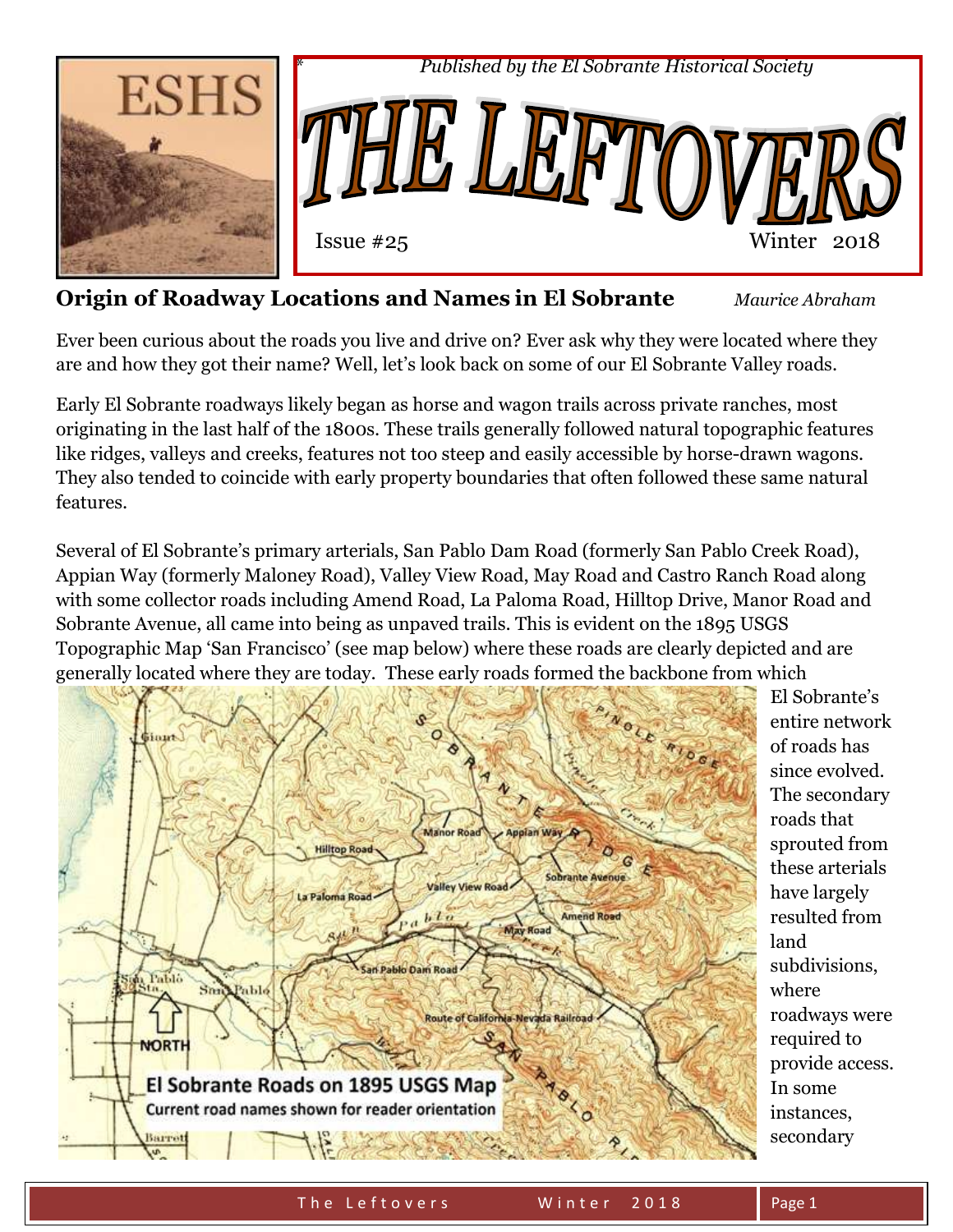roads may have started as private roads to serve large ranch-size parcels, and then evolved into public roads as the larger parcels were further divided. Examples of pre-WWII secondary roads in El Sobrante include Santa Rita Road (old portion), Rincon Road, Rancho Road, Clark Road and Hillcrest Road.

The precise alignment of early roadways have likely changed over time. Although fundamentally following their original alignment, they have been paved, widened and provided curvatures and other improvements that accommodate the needs of today's vehicles. And, where in early years creeks had to be forded, bridges and culverts have since been added.

El Sobrante's earliest roads were usually named for a natural feature (San Pablo Creek Road and Hilltop Road) or for a local landowner (Maloney Road, Castro Ranch Road and Amend Road). When these roads became public roads, they were initially identified numerically. Among these were Road No. 7 (San Pablo Dam Road), Road No. 19 (Appian Way & Valley View Road, Pinole to Dam Road), Road No. 24 (Hilltop and Manor Roads), Road No. 15 (Amend Road) and Road No. 20 (El Portal Drive).

In more urban parts of the Valley, characterized by large tracts of homes built since the late 1940s, street names became more random in origin. In these neighborhoods names were often generated by the land developer or his engineer/land planner. In these housing tracts, street names may reflect the name of the developer or even members of his family. They might also reflect some physical characteristics of the location such as Hillside Drive, Oak Knoll Road and La Crescenta Road. A name might also have been derived from a contrived theme as done in the English Tudor inspired Sherwood Forest neighborhood. There we find the street names Robin Hood Drive, Nottingham Drive and

Sherwood Forest Drive. In the De Anza Vista subdivision, Utah Drive was named after the project developer Utah Construction Company, Sheldon Drive after the adjacent Sheldon School and Nelson Drive after the former landowner. In all instances street names must be approved by the local governing jurisdiction to avoid duplication and confusion.

So, history buffs…here's our challenge to you. Help us with the name origins of other EL Sobrante Valley roads. What do you know about the name origin of the street you live on or any other local streets? Share what you know with us by email at eshistory@gmail.com. What we learn will fill in some blank spaces in El Sobrante's history and may lead to an update of this article.



#### **Cigarette Survey** *Donald Bastin*

As we all know, the litigation that surrounded the establishment and subsequent history of the El Sobrante grant (and most other Mexican-California land grants, for that matter) dragged on for decades, only coming to something of a final resolution around 1909. Considering that the controversy began around the time of the end of the Mexican-American War (1848) we are looking at a legal case grinding along for around 60 years. The reasons for these mind-numbing suits, counter-suits, petitions, and appeals, are numerous and complex. Certainly, chicanery and double-dealing, particularly on the part of Yankee lawyers and simple swindlers played a part; but openings for these opportunists occurred because of the way in which the original grants were surveyed, and subsequent portions were sold off.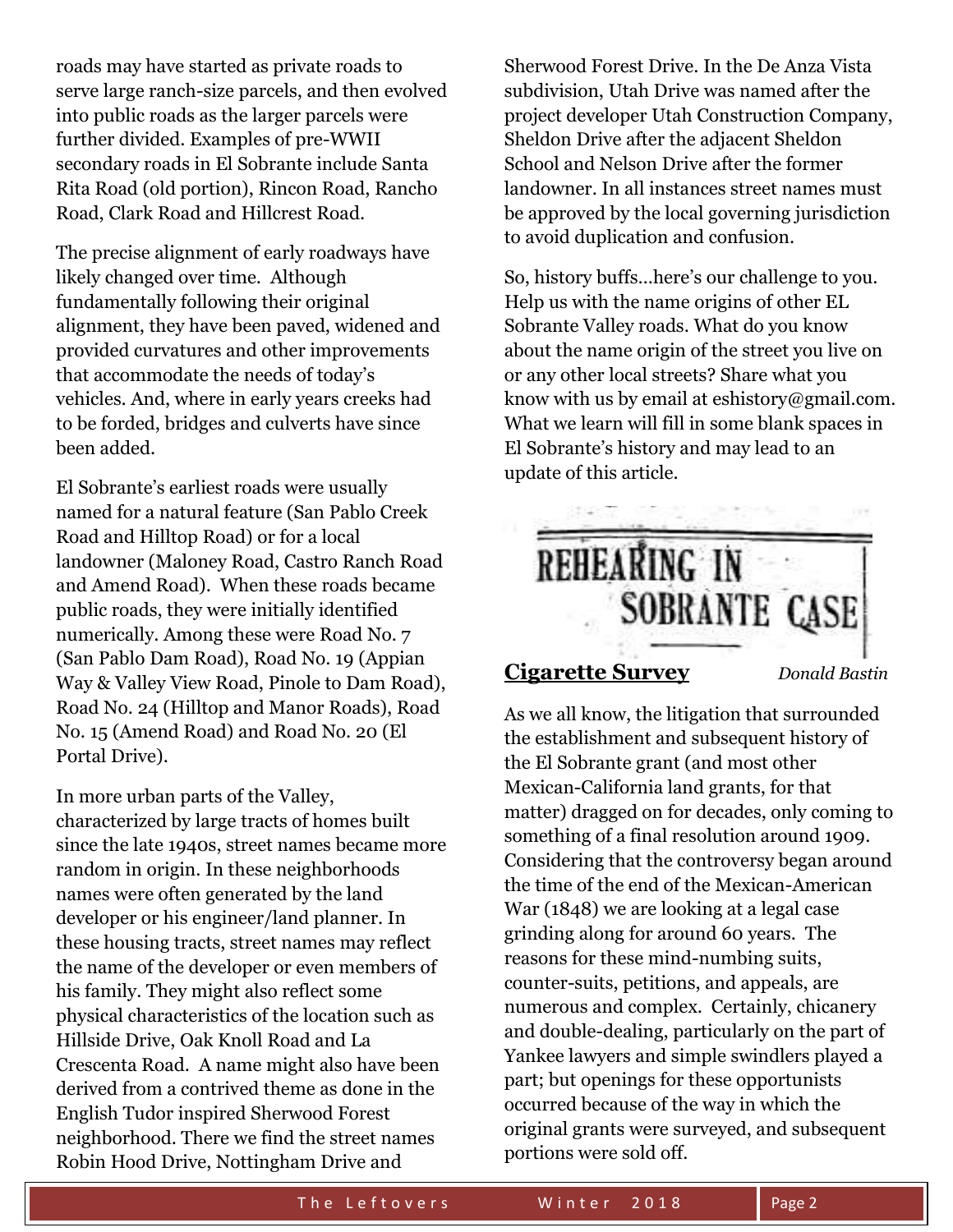We have all heard that grant lines were often indefinitely laid out, with a creek bank, a large rock or a copse of trees as a landmark. These facts are borne out in an article in the San Francisco Chronicle, dated July 9, 1902, located and submitted to us by Society member, Emil Munkres: "In those early days boundaries were indefinite and uncertain, frequently designated by some hill, creek, corral, cluster of trees, and the document always referred to these uncertain boundaries as 'a certain ridge of hills,' 'a certain creek,' 'certain cluster of trees,' though there may have been many such creeks, hills, and trees within the same boundaries." The occasion for the news article was the recent granting by the California Supreme Court of a re-hearing of the "famous Sobrante litigation." The article goes on to say that the court decision "has brought joy to the homes of many settlers in Contra Costa County whose titles hang in the balance."

The most unusual method of survey involved the acquisition of a parcel of land by a man named Franklin:

> **"The Castros, in trying to apportion a part of their land . . . attempted and actually did survey it by means of cigarettes—the only known cigarette survey on record. And this was their mode of procedure, as learned at the investigation: Upon starting on their survey they lighted a cigarette on starting from the corral of Joaquin Castro, rode northward until the cigarette was exhausted, stopped, lighted another cigarette, rode to the east, until that one had been smoked; stopped, lighted a third cigarette and rode south until that one was finished, then turned west and rode back to the starting point."**

As the newspaper points out, "land was plentiful," and such surveys as cited above may have been unusual, but probably did not cause undue concern in the mid-1800s. But by the time that United States law became heavily involved, such practices only made matters worse. And it is hard to imagine a more

EARLY SURVEYS HEASURED BY **LENGTH OF CIGARETTE** SMOKES.

complex and confusing series of legal hassles

that enveloped the El Sobrante grant that began in earnest around 1852.

It was in 1852 that the Castros submitted their request for a confirmation of their grant, which was duly confirmed by the U.S. Land Commission in 1855. But this decision was appealed. In 1857, this appeal was dismissed, and the original grant request was confirmed. However, this apparently opened the door to an exhaustive survey of the Rancho's boundaries, which were constrained by surrounding, older, grants, all of which had indefinite boundaries. The rival claims were not resolved until 1882, when the Secretary of the Interior allotted a plot of land encompassing just under 20,000 acres. This, according to the newspaper account, was about one-fifth of the acreage that had been claimed by the Castro family.

But even at this point, the legal wrangling was far from over. Various litigants claimed that they had purchased plots of various sizes, some for money, some for legal or other assistance. Some litigants even paid for their land more than once, only to have their ownership revoked in the endless series of appeals.



In 1909, a "Final Report" and map were issued,

apparently bringing to an end a legal nightmare that, like Dickens' *Great Expectations,* in most cases left the hopeful litigants with little more than empty dreams, empty pockets, and, at most, a little parcel of land, that could be encompassed with two or three puffs of a cigarette.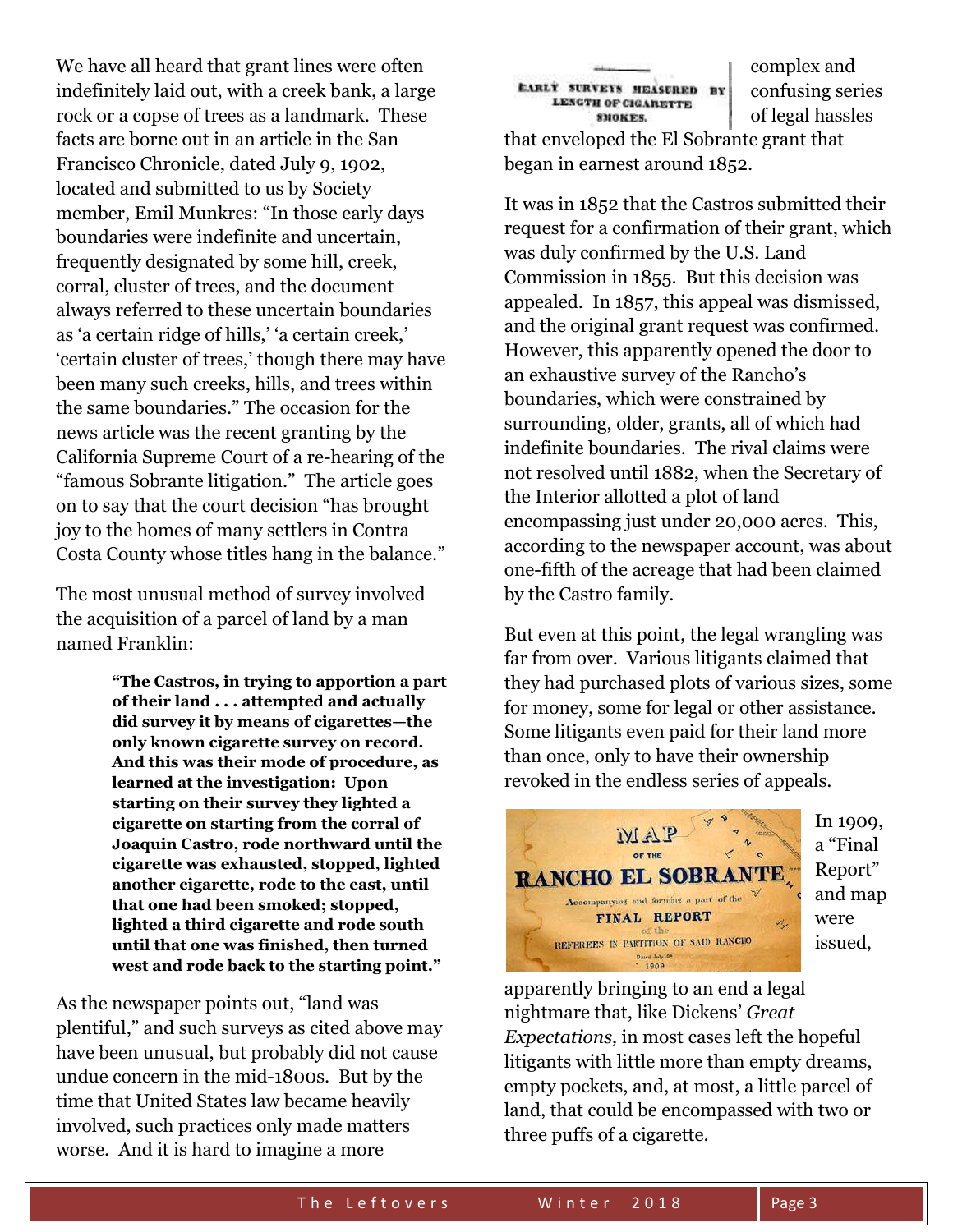## **Rock Wall Mystery** *Donald Bastin*

As you know, the ESHS has been working for several years on stabilizing and restoring an old rock wall and stairway that was built in 1935 by the boys of the Civilian Conservation Corps (CCC). The wall is located on EBMUD land, next to the reservoir. Several months ago, we essentially completed work on stabilizing the stairway (which lies just beyond the opening in the wall) and began to clear away over 70 years of soil buildup that had buried approximately half of the wall. It was during this clearing work that we uncovered a line of stones approximately 5 feet in front of the wall and the stairway entrance.



Like the stairway, the existence of this line of stones was a surprise. The original photos that showed the construction of the wall did not reveal the existence of the stairway. We assumed that the photos would not reveal the existence of the line of stones, at least, we had never noticed them in any of the photos that we have. At the time, then, we made the assumption that the stones were added at some later time, for some unknown reason.

We were naturally surprised that, upon reviewing our old photographs, to see the line of rocks in plain view! For some reason, they had simply never been noticed, or perhaps we just assumed that they were part of the pile of unused stones.



So one mystery was solved. The line of rocks was part of the original construction. But what purpose did they serve? This can't be answered for certain, but it seems probable that the rocks were placed to serve as a barrier to prevent cars from parking too close to the wall, and restricting access to the wall and to the flow of pedestrians along the wall and down the stairs. If this was the purpose, it was a thoughtful touch.

The rocks also give us a tool to gauge the original level of the parking area. They were buried about a foot or more beneath the current surface of the ground, and are roughly 5-6 inches in height. Thus we know that the soil has covered at least a foot and a half of the original wall, and this is the amount that should be removed to show what the wall looked like when originally created.

We don't exactly have the Pyramid of Giza or the Parthenon, but we do have our own unique "ancient" structures, which have their own story to tell and mysteries to unravel.

## **El Sobrante Recollections**

*Donna Naylor*

*Ed. Note: Donna Naylor grew up in El Sobrante and has shared some of her memories in this article. She now lives in Secret Town, east of Colfax, in California.*

*The ESHS would like to make clear that the writer's statements are her own and have not been verified or determined to be factual.*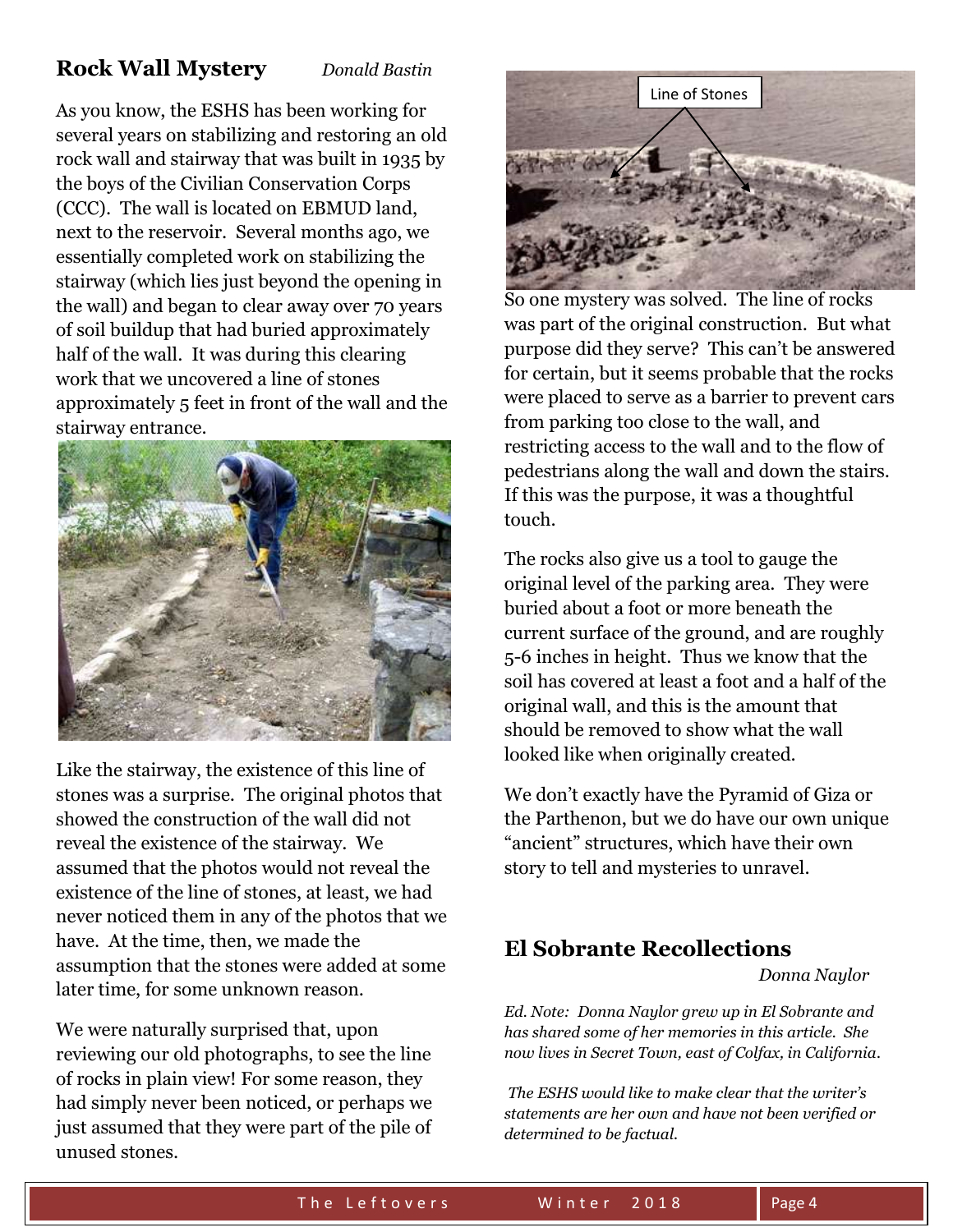My parents are Perry & Charlene Allen. They grew up in El Sobrante and didn't move away until 1987, after my dad retired from 37 years at Chevron.

My mom, whose last name was Francis, grew up in the white house as a chicken ranch behind the Park Pharmacy. When the pharmacy was built the ranch became a house. My Mom then moved to La Paloma Rd with her parents until she married my dad in April of 1950.

Before meeting my mom, my Dad dated Peggy Tilden, sometime around 1946, or '47. This is a



photo from a date with my dad at Lake Anza with Peggy Tilden & her girlfriends in the background. Her Grandfather was very famous for cutting all the Redwoods on the San Francisco coast until he was stopped. He also ran a steam train company. Eventually Tilden

Park would be named after him. When you ride the little steam train at Tilden Park, the tickets say Redwood Valley Trains. Peggy Tilden was also a member of the Western Riders, a very



well-known horse club in El Sobrante.

My dad's best friend was Frank Reneau, who was also a well-known member of the Western Riders.



*Above, Frank Reneau is in the center of this picture leading the Western Riders. This is an undated photo, but is very similar to the image, below, taken from the El Sobrante Herald, July, 1949. According to the article, "El Sobrante's Western Riders made a grand entry in the San Pablo Horsemen's Association show held at El Portal Park on July 4th" Ed. Note.* 





Eventually, Frank (*left*) had his own business on Appian Way to fix TVs back in the days of tubes. His sons and daughter graduated from De Anza.

The Leftovers Winter 2018 Rage 5